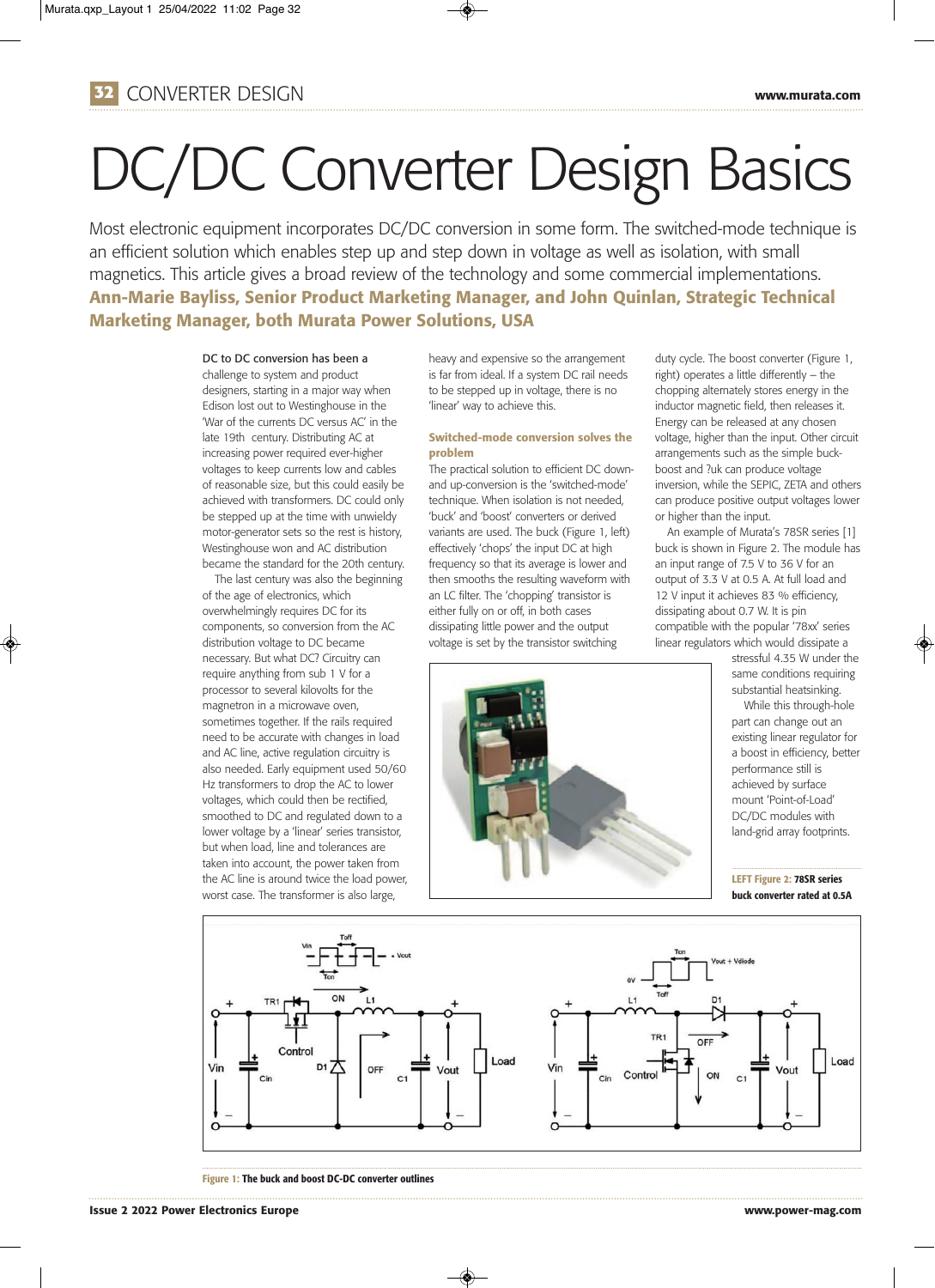

## **Figure 3: Flyback (left) and forward (right) converter outlines**

The MYMGA series [2] for example, achieves 94 % efficiency at its full load current of 4 A (5 V version). This is all in a package 9 mm x 10.5 mm x 5.5 mm high.

At high power, 'multiphase' bucks spread the component stresses across duplicated switches and inductors, driven in two or more phases with common input and output capacitors. For best efficiency, bucks also use 'synchronous rectification' where the rectifier diode with its fixed voltage drop is replaced by a low onresistance MOSFET.

## **Isolation is often required**

Simple buck and boost converters do not provide galvanic isolation – their input and output grounds are connected. Often, that link needs to be broken to allow the output to 'float'. This could be because the input is referenced to an unsafe voltage, to prevent circulating ground currents, or simply so that the output can be configured as a negative voltage by grounding the positive. The equivalent isolated topologies to buck and boost are forward and flyback converters (Figure 3), which can be viewed as converting the inductor in each case into a transformer so an isolated winding can provide the DC output. Note the specific phasing of the transformer windings.

Isolated DC/DC converters are more difficult to fully regulate as the output voltage has to be sensed and an error signal passed back across the isolation barrier to the primary to control duty cycle. Sometimes regulation is not necessary however; if the input DC is constant, only load variations affect the output, which might only change by a few percent, which is often acceptable. One of the largest applications for small isolated DC/DC converters is to provide power for isolated data interfaces where regulation is not critical. When the input DC varies, 'semi' regulation can be used, sensing a primary winding on the transformer as an analog of the output, but for best accuracy, the

output voltage is sensed directly and an error signal passed to the primary, typically through an optocoupler.

When isolation is required for safety reasons, the spacings and insulation arrangements are complex. Creepage, clearance and distance through solid insulation necessary depends on the level of protection required (basic, double or reinforced, for example) and other parameters such as environmental pollution degree, over-voltage category of the input and even altitude. The application sets the standards applied, with patientconnect medical for example, requiring larger separation distances than industrial.

There can be confusion about stated isolation rating; parts are often promoted with say, 3 kVDC test in production, which might seem adequate for isolation of 230 VAC. However, this is only a one-off test voltage and does not guarantee that the part continuously withstands a high voltage. Users should look for an actual safety agency certification, the level tested to and the 'system voltage' it refers to. A DC/DC converter isolating a 230 VAC mains referenced circuit from connections a user can touch in a home/office environment for example, might show 'reinforced isolation/250 VAC, maximum altitude 5000 m' according to EN 62368- 1, the relevant safety standard in Europe.

Figure 4 is an example of NXJ series of

◈

an unregulated buck-derived (actually push-pull) DC/DC converter which simply converts 5 V to 5 V with agency-rated isolation for medical applications. The product features a novel method of em bedding the transformer core within the PCB stack, with the winding formed by PCB tracking and vias across many layers.

## **Resonant converters are more efficient**

The forward converter appears in many varieties with different pros and cons, often dictated by the application trade-offs of efficiency, cost and size for given power and voltage conversion ratings. For optimum efficiency, 'resonant' converters are often used, which 'soft switch', that is, change switch state while current or voltage is zero.

This avoids the momentary spike in power dissipation if high voltage and high current occur together. There are many resonant topologies but a current favored one for low to medium power is the 'LLC'. The circuit applies pulses to an LC 'tank', typically just above its resonant frequency, with the pulses then passed as sine waves to a secondary load winding on the tank inductor, by transformer action. Regulation is achieved by varying the pulse frequency, which passes more or less energy through the transformer as a result of the increasing inductive impedance of the LC circuit with frequency, above



**Figure 4: NXJ series of surface mount DC/DC converter with agency-rated isolation**

**www.power-mag.com Issue 2 2022 Power Electronics Europe**